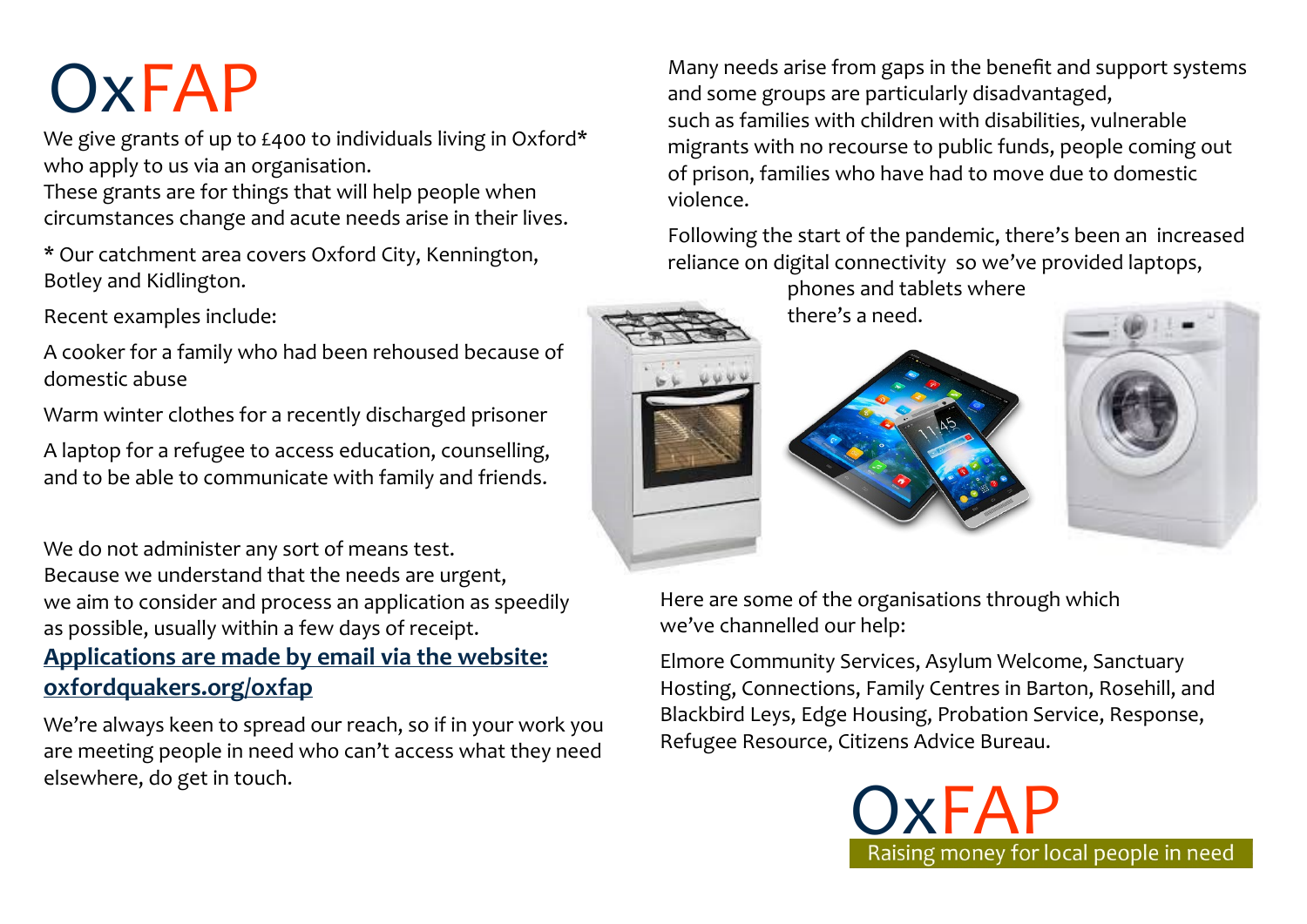## Applying to OXFAP

To speed up the process, we need to know:

- Who your organisation is.
- A few details about the individual's circumstances (but no identifying details, please).
- Exact prices of the goods, with where you intend to buy them. An online link is often an efficient way to do this.
- Although we expect you to shop around to get a good deal, we do not want you to go for poor quality. This particularly applies to clothing. We want to support sustainability in what we fund.



### Donating:

Each year, requests to us have increased - and fortunately, so has our income, from generous people like YOU.

You do not have to be a Quaker to support us -

### Find more information at: **oxfordquakers.org/oxfap**

To donate via BACS:

Bank : Cooperative Bank

Sort Code: 08-90-38

Account Name: Oxford Quaker Meeting R/C1137897

Account Number: 50000898

Reference: OXFAP

To donate by cheque: Make payable to 'Oxford Quaker Meeting', write 'OxFAP' on reverse and post to Oxfap 43 St Giles Oxford OX1 3LW.

### Make more of your gift:

If you are a UK Taxpayer, Gift Aiding your donation will increase its value by 25% at no cost to yourself. Please complete the accompanying Gift Aid form or visit

oxfordquakers.org/ oxfap to complete online.

giftaid it

# OxFAP

Oxford Friends Action on Poverty



Information about OxFAP, applying for funds and donating.

### oxfordquakers.org/oxFAP

Registered charity No. 1137898<br>Oxford Quaker Meeting 43 St Giles Oxford OX1 3LW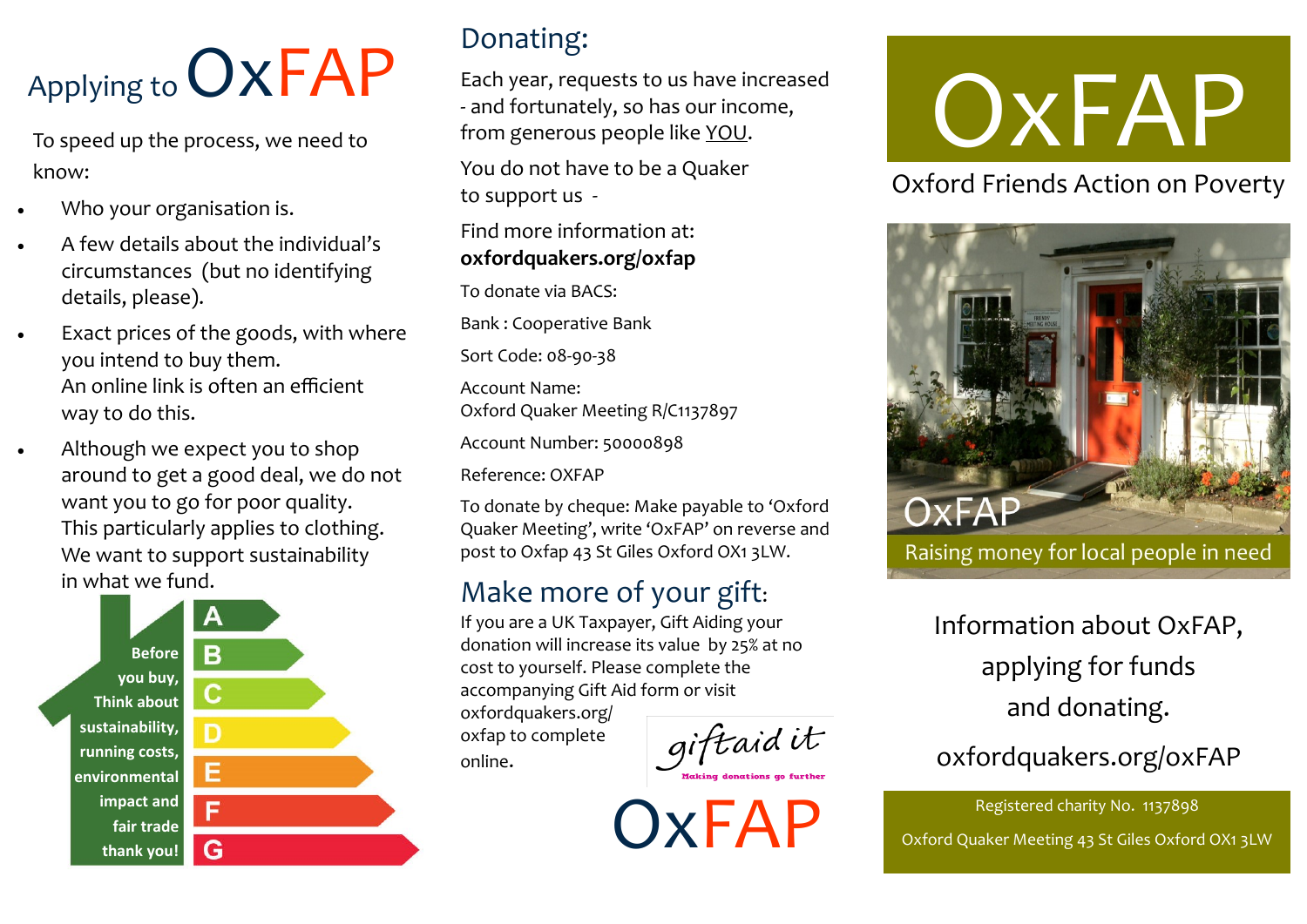

Oxford Friends Action on Poverty



Making donations go further



Oxford Friends Action on Poverty

giftaid it

Making donations go further



Oxford Friends Action on Poverty

giftaid it

Making donations go further



Raising money for local people in need

Use this form for Gift Aiding your donation to OxFAP or visit oxfordquakers/oxfap

Registered charity No. 1137897

Oxford Quaker Meeting 43 St Giles Oxford OX1 3LW



Use this form for Gift Aiding your donation to OxFAP or visit oxfordquakers/oxfap

Registered charity No. . 1137897

Oxford Quaker Meeting 43 St Giles Oxford OX1 3LW



Use this form for Gift Aiding your donation to OxFAP or visit oxfordquakers/oxfap

Registered charity No. . 1137897

Oxford Quaker Meeting 43 St Giles Oxford OX1 3LW